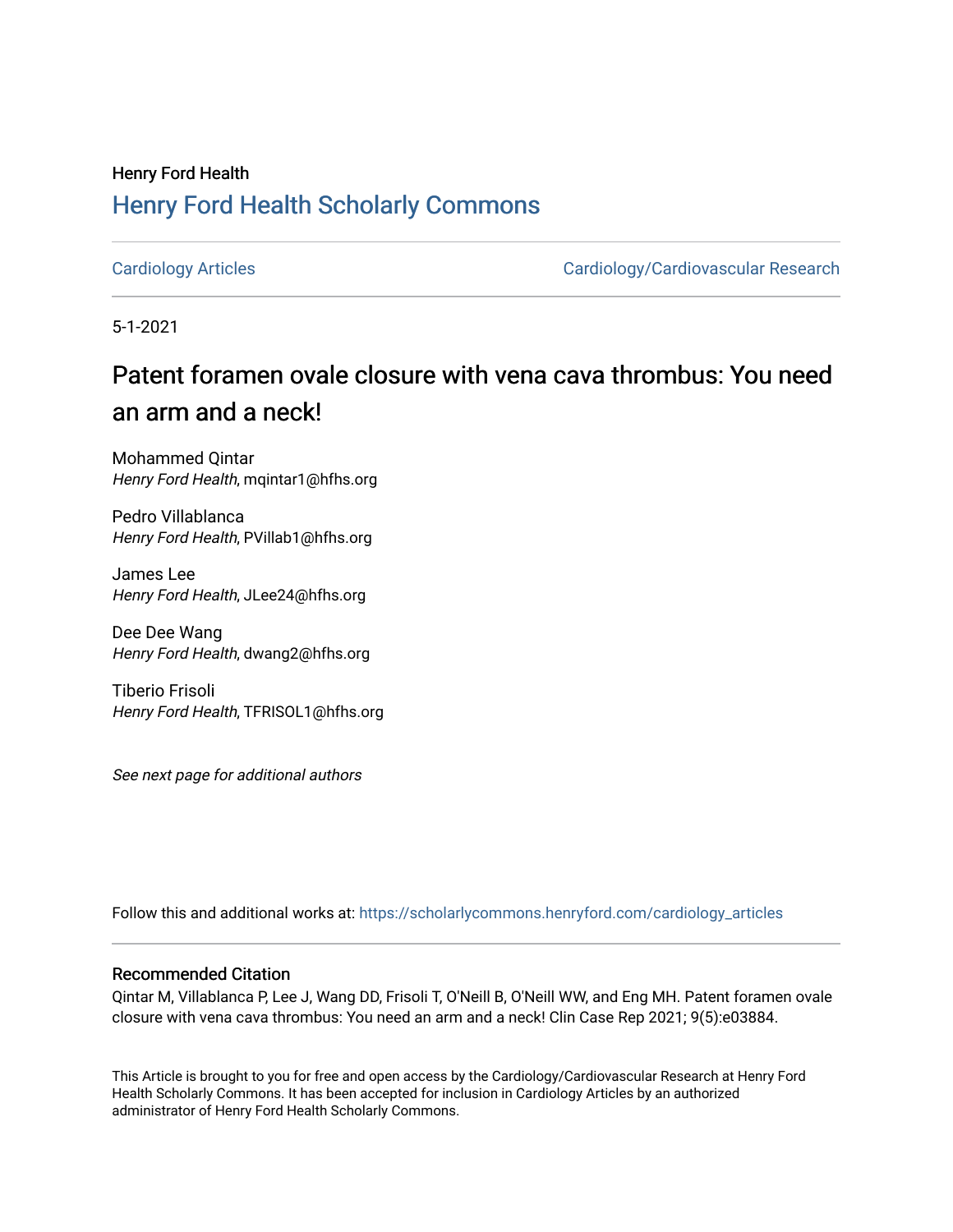# Authors

Mohammed Qintar, Pedro Villablanca, James Lee, Dee Dee Wang, Tiberio Frisoli, Brian P. O'Neill, William O'Neill, and Marvin H. Eng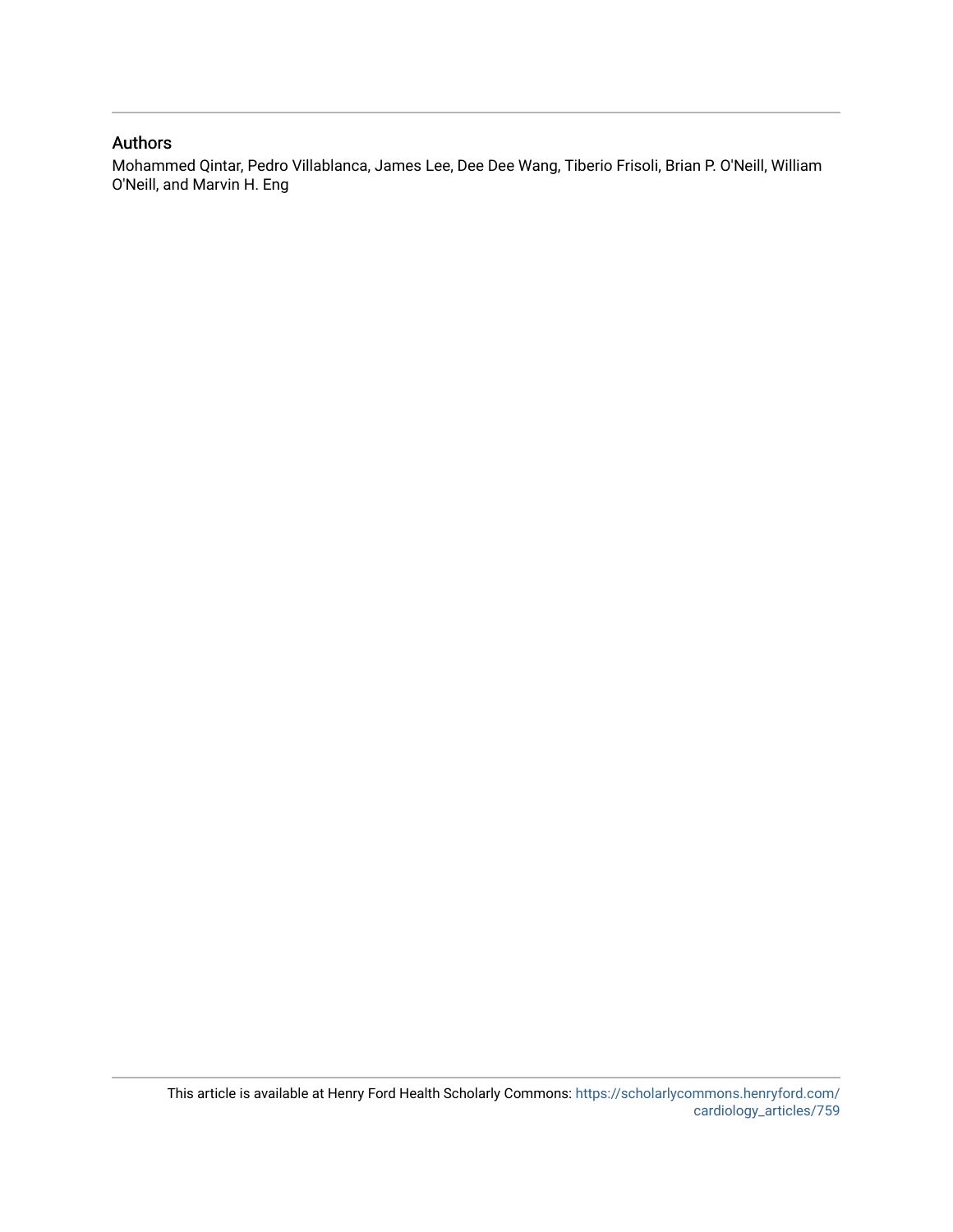**CASE REPORT**

DOI: 10.1002/ccr3.3884

**Clinical Case Reports** 

**WILEY** 

# **Patent foramen ovale closure with vena cava thrombus: You need an arm and a neck!**

**Mohammed Qintar** | **Pedro Villablanca** | **James Lee** | **Dee Dee Wang** | **Tiberio Frisoli** | **Brian O'Neill** | **William W O'Neill** | **Marvin H En[g](https://orcid.org/0000-0002-0334-6504)**

Center for Structural Heart Disease, Division of Cardiology, Henry Ford Health System, Detroit, MI, USA

#### **Correspondence**

Mohammed Qintar, Henry Ford Hospital, Center for Structural Heart Disease, 2799 West Grand Blvd, Clara Ford Pavilion, 4<sup>th</sup> Floor, Detroit, MI 48202, USA. Email: [mohammedqintar@hotmail.com](mailto:mohammedqintar@hotmail.com)

#### **Abstract**

In patients with challenging femoral vein anatomy, transcatheter patent foramen ovale (PFO) closure can be safely and effectively be done through the jugular veins guided by ICE from the arm. This novel technique can potentially save resources (anesthesia and TEE) and provide an option for patients without a femoral option.

**KEYWORDS**

ICE from the arm, IVC thrombus, PFO, RIJ PFO closure

# **1** | **INTRODUCTION**

Transcatheter patent foramen ovale (PFO) closure is typically done utilizing femoral access for both intracardiac echocardiography (ICE) and device deployment. We hereby report the first two cases of PFO closure through the jugular veins guided by ICE from the arm in patients without any femoral options secondary to large burden of clot in the IVC. This novel technique can potentially save resources (anesthesia and TEE cardiologist), provide an option for patients without a femoral option, and avoid complications secondary to mechanical ventilation needed to perform TEE.

Transcatheter patent foramen ovale (PFO) closure is typically done utilizing femoral access, and it is increasingly being performed guided by intracardiac echocardiography (ICE) rather than transesophageal echocardiogram (TEE). The procedure is considerably more challenging when femoral access is not feasible secondary to congenital or acquired causes. Few case reports have reported the use of the internal jugular veins to perform the procedure in special circumstances.1-3 These procedures have all utilized general anesthesia and transesophageal echocardiogram to guide the closure device deployment. We hereby report two cases of PFO closure through the internal jugular vein guided by intracardiac echocardiography (ICE) through a left basilic vein access and under conscious sedation.

## **2** | **CASE REPORT**

Our first patient is a 28-year-old male with hypercoagulable state secondary to methylenetetrahydrofolate (MTHFR) mutation complicated by multiple deep venous thromboses (DVT) who had stopped taking anticoagulation for few years. He is admitted to the hospital for acute DVT and multiple bilateral pulmonary emboli (PE). His vital signs showed sinus tachycardia at 110 bpm and a normal blood pressure. Further imaging with CT scan and lower extremity venous Doppler scans revealed bilateral lower extremity DVTs in femoral veins that extends into the inferior vena cava (IVC) with near occlusion of the IVC (Figure 1). An echocardiogram showed a PFO with predominant right-to-left shunt and an enlarged right ventricle (RV). The left ventricular ejection fraction was normal, and there were no other abnormalities on echocardiogram.

Our second patient is a 24-year-old female with history of recurrent DVTs and May-Thurner syndrome with left

This is an open access article under the terms of the [Creative Commons Attribution-NonCommercial-NoDerivs](http://creativecommons.org/licenses/by-nc-nd/4.0/) License, which permits use and distribution in any medium, provided the original work is properly cited, the use is non-commercial and no modifications or adaptations are made. © 2021 The Authors. *Clinical Case Reports* published by John Wiley & Sons Ltd.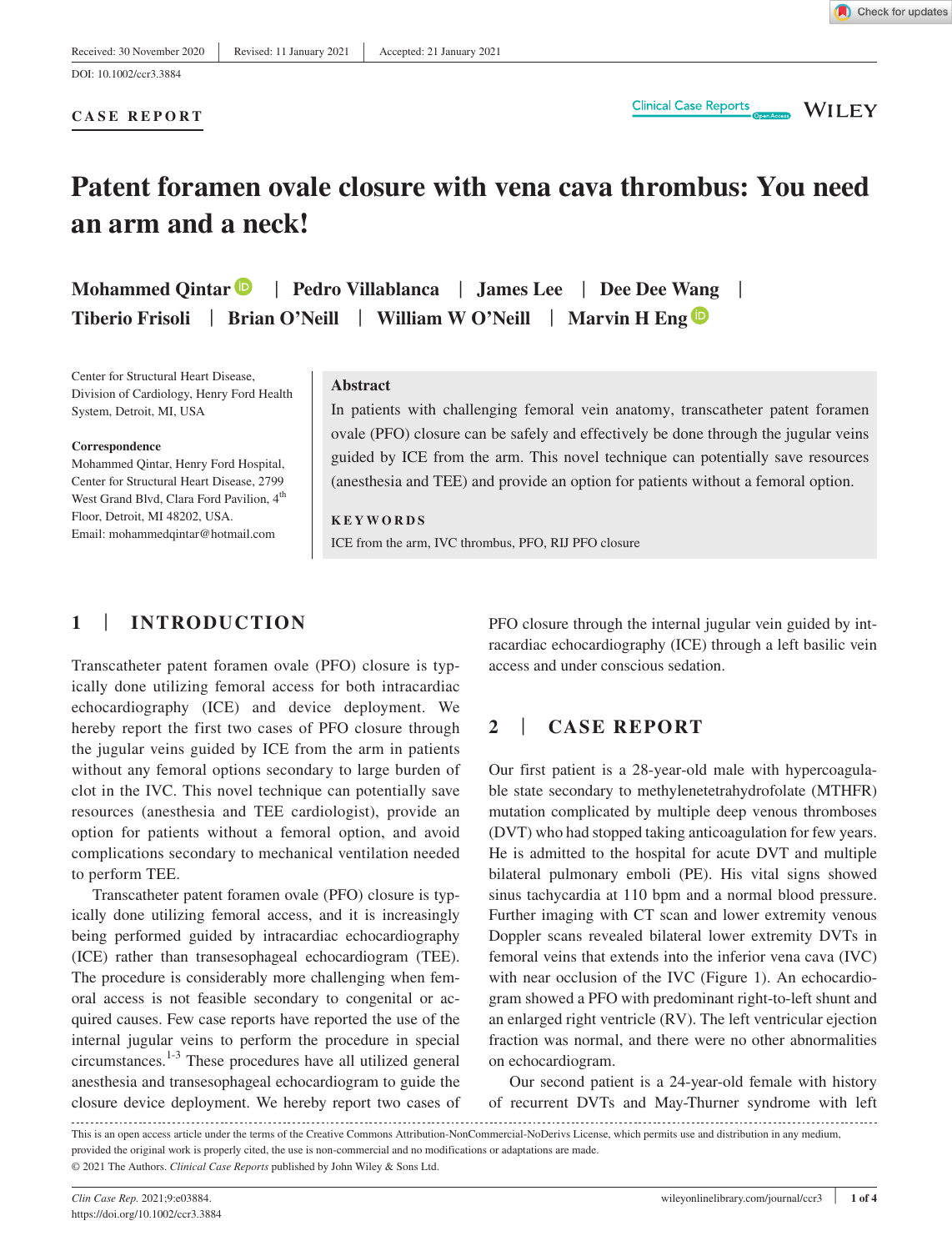

**FIGURE 1** Extensive clot burden in the IVC prohibiting access from femoral veins



**FIGURE 2** Access and sheath insertion. A, Left basilic vein access followed by inserting a  $10 \times 40$  cm Cook sheath and ICE. B, Inserting a 10 x 40 cm Cook sheath and ICE

common iliac vein stenting who has not been taking anticoagulation. She is admitted with acute multiple bilateral PEs with evidence of RV strain. Further imaging showed extensive thrombosis of her iliac venous system secondary to instent thrombosis. An echocardiogram showed large PFO with bidirectional shunt.

For both cases, given the extensive clot burden in the ilio-femoral and IVC system, PEs and RV strain on echo, the decision was made to perform transcatheter local thrombolysis using the EKOS catheter system. However, the presence of a large PFO with right-to-left shunting was concerning for paradoxical embolus, possible stroke, or systemic embolus during manipulation of equipment. Thus, after multidisciplinary team discussions, a PFO closure was planned prior to thrombolysis or any venous procedures for both patients.

#### **3** | **DISCUSSION**

For both of our patients, femoral access was not feasible secondary to large clot burden and fear of paradoxical embolus while inserting equipment in the femoral-iliac venous system. Options for access for PFO closure device include (a) transjugular and (b) transhepatic. The procedure could be done with TEE guidance although ICE has been the predominant imaging modality for PFO closures in the United States. Options for access for ICE catheter include (a) transjugular, (b) transhepatic, or (c) left upper extremity venous access.

TEE requires general anesthesia and requires another operator to perform, thus we decided to perform the procedure with ICE guidance through the left upper extremity venous system utilizing the jugular vein for PFO closure.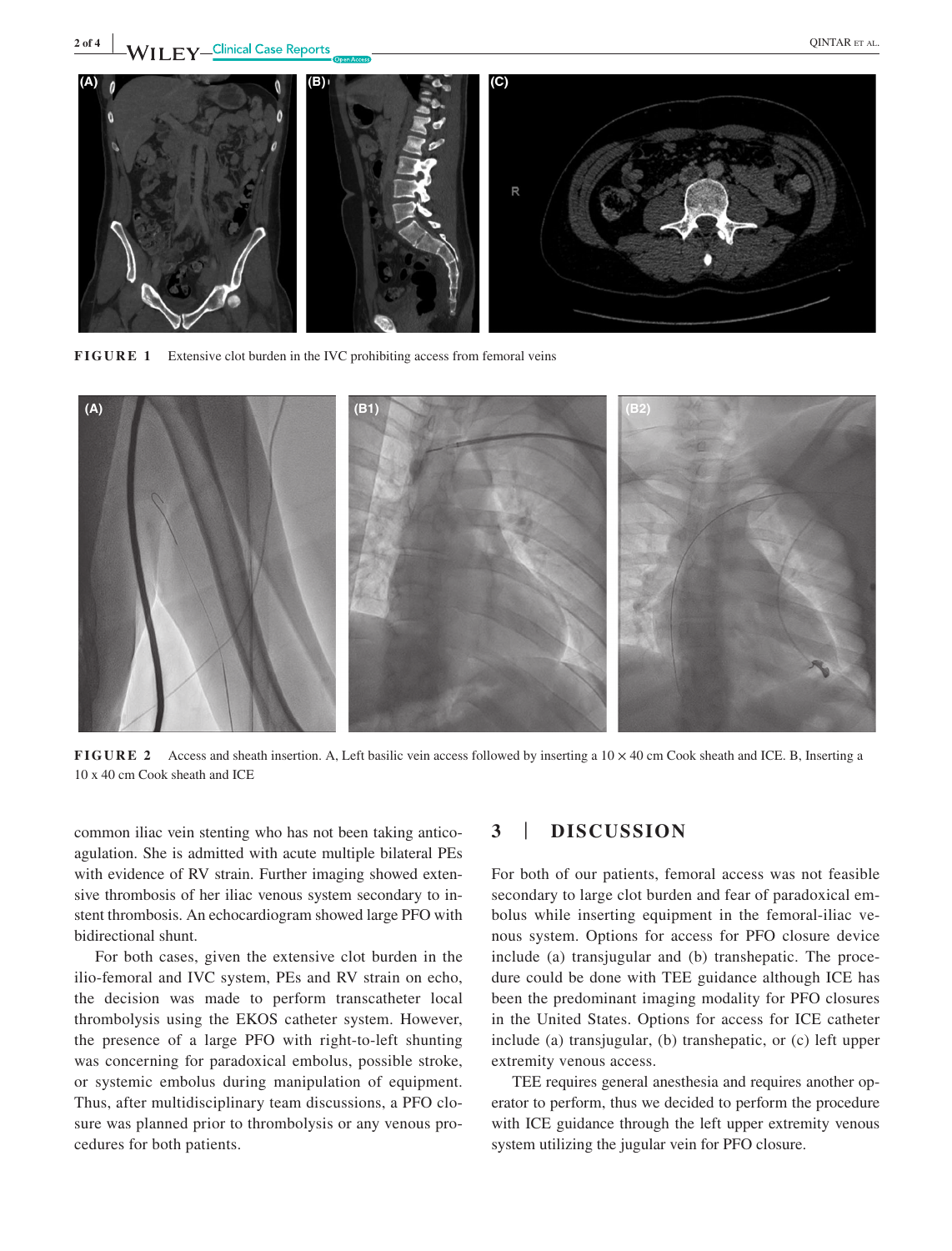**FIGURE 3** A wire is used to wire the pulmonary vein, and an MP diagnostic catheter is advanced over the wire to the pulmonary vein and exchanged for a Amplatz stiff wire, over which the TorqVue sheath is advanced across the PFO





**FIGURE 4** The PFO occluder device is advanced like usual through the TorqVue sheath

Since transhepatic access can be complex, we elected to use the arm and the jugular veins to perform these procedures.

## **4** | **PROCEDURAL TECHNIQUE**

Left basilic vein and right internal jugular vein access was obtained using ultrasound guidance (Figure 2A). A regular J wire was advanced through the basilic vein to the right atrium and was exchanged to an Amplatz Extra stiff wire over which a 10 Fr × 40 cm Cook sheath was advanced to right atrium. A St Jude ICE catheter (Abbott Vascular) was advanced to the right atrium and was passively exposed (Figure 2B). ICE was used to take detailed images of the intra-atrial septum and the

PFO tunnel (Video S1). The treating team should understand that ICE images are inverted compared to when ICE is used from the femoral side.

A short 9 Fr sheath was placed in the RIJ access. A small curl Agilis deflectable (Abbott Vascular, Santa Clara, CA) catheter and an angled glide wire were used to cross the septum (Video S2). In the first patient, the Agilis catheter was used to deploy the PFO closure device. In the second patient, the Agilis catheter was exchanged to TorqVue 120° sheath (Abbott Vascular, Santa Clara, CA) using an Amplatz Extra stiff wire in the pulmonary vein (Figure 3). A 35 mm PFO closure device (Abbott Vascular, Santa Clara, CA) is advanced to the left atrium through the TorqVue sheath (Figure 4) and deployed in the usual manner under ICE and fluoro guidance (Figure 5 and Video S3). ICE was used to study the intraatrial septum and once satisfied with the result, the device can be released (Video S4). ICE is used again to interrogate the PFO closure device (Figure 6).

# **5** | **ADVANTAGES AND LIMITATIONS**

Many advantages exist to this novel technique. First, this can avoid mechanical ventilation in patients who can potentially be managed with conscious sedation that can save resources for the hospital. Moreover, these patients could potentially have issues with general anesthesia (side effects of medications and hemodynamic instability in the presence of large PEs and RV strain) and mechanical ventilation and perhaps would be better to avoid. Second, it does not require the presence of another cardiologist to perform TEE.

ICE from the arm could be challenging to interpret because it will be inverted. One way to go around that is to use the "invert" button on the echo machine. Operators familiar with ICE should have no problem with performing and